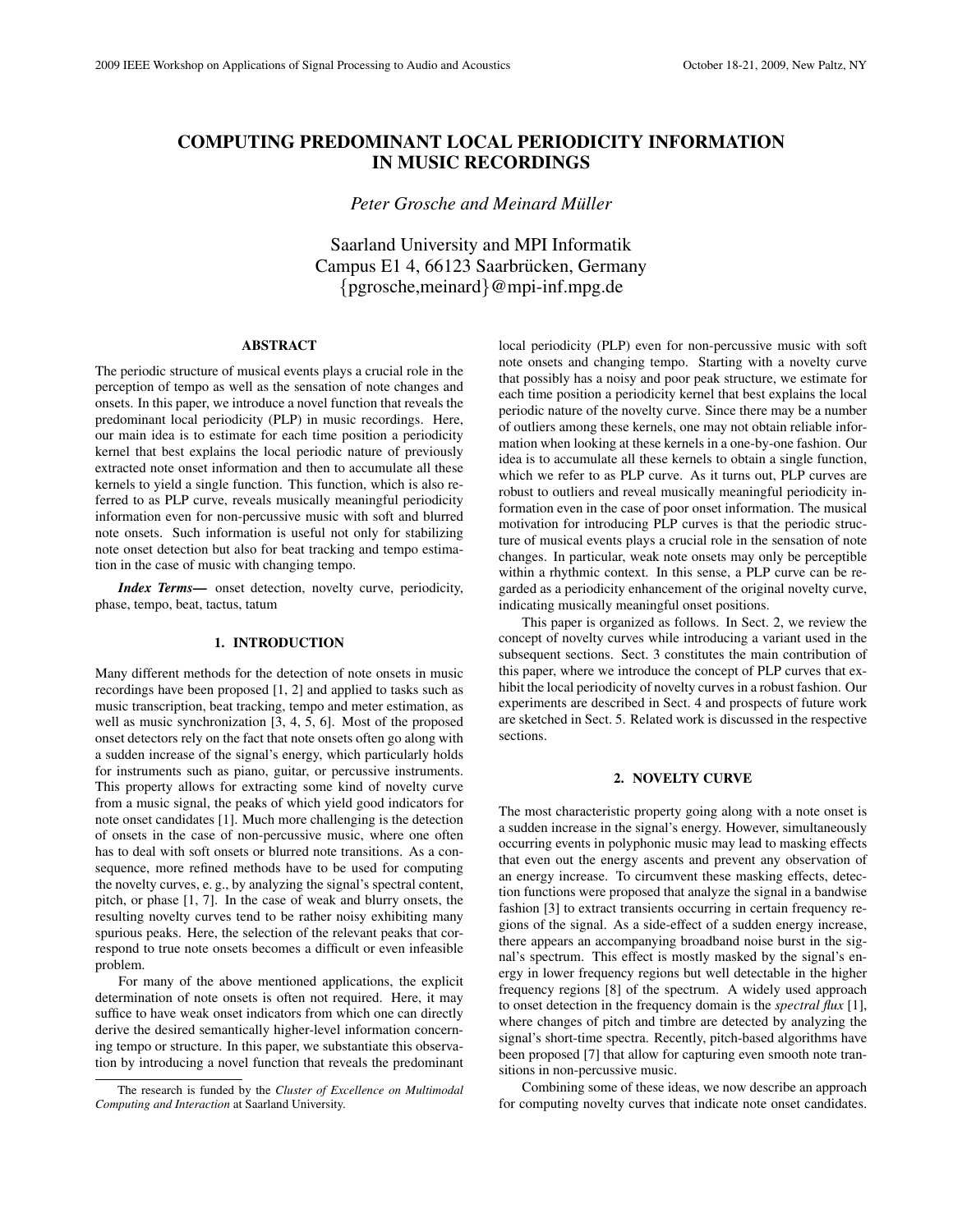

Figure 1: First 12 measures of Beethoven's Symphony No. 5 (Op. 67). **(a)** Score representation (in a piano reduced version). **(b)** Ground truth annotation of onsets (for an orchestral audio recording by Bernstein). **(c)** Novelty curve  $\Delta$  (black curve) based on the compressed spectrogram Y with local average (red curve). **(d)** Novelty curve  $\overline{\Delta}$ . **(e)** PLP curve  $\Gamma$ .

Given a music recording, a short-time Fourier transform is used to obtain a spectrogram  $X = (X(k,t))_{k,t}$  with  $k \in [1:K] :=$  $\{1, 2, \ldots, K\}$  and  $t \in [1 : T]$ . Here, K denotes the number of Fourier coefficients, T denotes the number of frames, and  $X(k, t)$ denotes the  $k^{\text{th}}$  Fourier coefficient for time frame t. In our implementation, each time parameter  $t$  corresponds to  $23$  milliseconds of the audio. Note that the Fourier coefficients of  $X$  are linearly spaced on the frequency axis. Using suitable binning strategies, various approaches switch over to a logarithmically spaced frequency axis, e.g., by using mel-frequency bands or pitch bands, see [5, 3]. Here, we keep the linear frequency axis, since it puts greater emphasis on the high-frequency regions of the signal, thus accentuating the afore mentioned noise bursts visible as highfrequency content. Next, we apply a logarithm to the magnitude spectrogram |X| of the signal yielding  $Y := \log(1 + C \cdot |X|)$  for a suitable constant  $C > 1$ , see [3]. Such a compression step not only accounts for the logarithmic sensation of sound intensity but also allows for adjusting the dynamic range of the signal to enhance the clarity of weaker transients, especially in the high-frequency regions. In our experiments, we use the value  $C = 1000$ .

To obtain a novelty curve, we basically compute the discrete derivative of the compressed spectrum  $Y$ . More precisely, we sum up only positive intensity changes to emphasize onsets while discarding offsets to obtain the novelty function  $\Delta : [1 : T-1] \rightarrow \mathbb{R}$ :

$$
\Delta(t) := \sum_{k=1}^{K} |Y(k, t+1) - Y(k, t)| \ge 0
$$
 (1)

for  $t \in [1 : T - 1]$ , where  $|x| \ge 0 := x$  for a non-negative real number x and  $|x|_{\geq 0} := 0$  for a negative real number x. Fig. 1c shows the resulting curve for a Bernstein recording of Beethoven's Fifth Symphony. To obtain our final novelty function  $\bar{\Delta}$ , we subtract the local average and only keep the positive part (half-wave rectification), see Fig. 1d. In our actual implementation, we use a higher-order smoothed differentiator. Furthermore, we process the spectrum in a bandwise fashion using 5 bands [5]. The resulting 5 novelty curves are weighted and summed up to yield the final novelty function. For details, we refer to the literature.

The particular design of the novelty curve is not in the focus

of this paper. Our PLP curves as introduced in Sect. 3 are designed to work even for noisy novelty curves with a poor peak structure. Of course, the overall result may be improved by employing more refined novelty curves as suggested in [7].

#### **3. PREDOMINANT LOCAL PERIODICITY CURVE**

The peaks of a novelty curve indicate note onset candidates. In order to determine the significant peaks, one generally refers to peak-picking strategies based on a combination of fixed and adaptive thresholding [1]. For soft and blurred onsets, however, novelty curves tend to be noisy and the musically meaningful peaks often become indistinguishable from spurious peaks. Instead of extracting unreliable onsets from a noisy novelty curve, we introduce a function that takes periodic properties of the novelty curve into account. This approach is closely related to the extraction of rhythmic structure [3, 5] and tempo [4] from music recordings. Most of the previous work focused on determining musical pulses on the *tactus* (the foot tapping rate or beat [3]) or *measure* level, but only few approaches exist for analyzing the signal on the finer tatum level. Here, a *tatum* or *temporal atom* refers to the fastest repetition rate of musically meaningful accents occurring in the signal. Thus, all note onsets roughly occur at tatum pulse positions. In [9], the extraction of a *tatum grid* is proposed by first detecting note onsets and then analyzing inter-onset intervals (IOI) to estimate the finest repetition rate occurring in the signal. In contrast to these approaches, our goal is to extract the *predominant local periodicity* (PLP) of accents in the music signal, which may be a pulse on the tatum, the tactus, or measure level. Furthermore, our approach does not assume constant tempo throughout the recording. Actually, our PLP curve exhibits the predominant pulse for each time position thus making local tempo information explicit.

Let  $\bar{\Delta}$  be the novelty function as described in Sect. 2. To avoid boundary problems, we assume that  $\bar{\Delta}$  is defined on  $\mathbb Z$  by setting  $\overline{\Delta}(t) := 0$  for  $t \in \mathbb{Z} \setminus [1 : T - 1]$ . First, we investigate the local periodicity of the novelty curve by fitting for each time position  $t \in$  $\mathbb Z$  a periodicity kernel into  $\bar \Delta$ . This estimation is obtained basically by performing a harmonic analysis of  $\Delta$ . More precisely, let  $\Omega \subset$  $\mathbb{R}_{>0}$  be a finite set of frequency parameters. The frequency  $\omega \in \Omega$ corresponds to the period  $1/\omega$ . Furthermore, we fix a window function  $W : \mathbb{Z} \to \mathbb{R}$  centered at  $t = 0$  with support  $[-N : N]$ . In our experiments, we use a Hann window of size  $2N + 1$ . The complex Fourier coefficient  $F(\omega, t)$  is obtained by

$$
F(\omega, t) = \sum_{n \in \mathbb{Z}} \bar{\Delta}(n) \cdot W(n - t) \cdot e^{-2\pi i \omega n}.
$$
 (2)

For each  $t \in [1 : T]$ , we then compute the frequency parameter  $\omega_t \in \Omega$  that maximizes the magnitude of  $F(\omega, t)$ :

$$
\omega_t := \operatorname{argmax}_{\omega \in \Omega} |F(\omega, t)|. \tag{3}
$$

The corresponding phase is denoted by  $\varphi_t$  and can be computed by means of the following formula [6]:

$$
\varphi_t := \frac{1}{2\pi} \arccos\left(\frac{\text{Re}(F(\omega_t, t))}{|F(\omega_t, t)|}\right). \tag{4}
$$

Using  $\omega_t$  and  $\varphi_t$ , the optimal periodicity kernel  $\kappa_t : \mathbb{Z} \to \mathbb{R}$  for  $t \in [1 : T]$  is defined as the windowed sinusoid

$$
\kappa_t(n) := W(n-t)\cos(2\pi(\omega_t n - \varphi_t))
$$
\n(5)

for  $n \in \mathbb{Z}$ . Fig. 2a shows various optimal periodicity kernels for our Beethoven example. Intuitively, the sinusoid  $\kappa_t$  best explains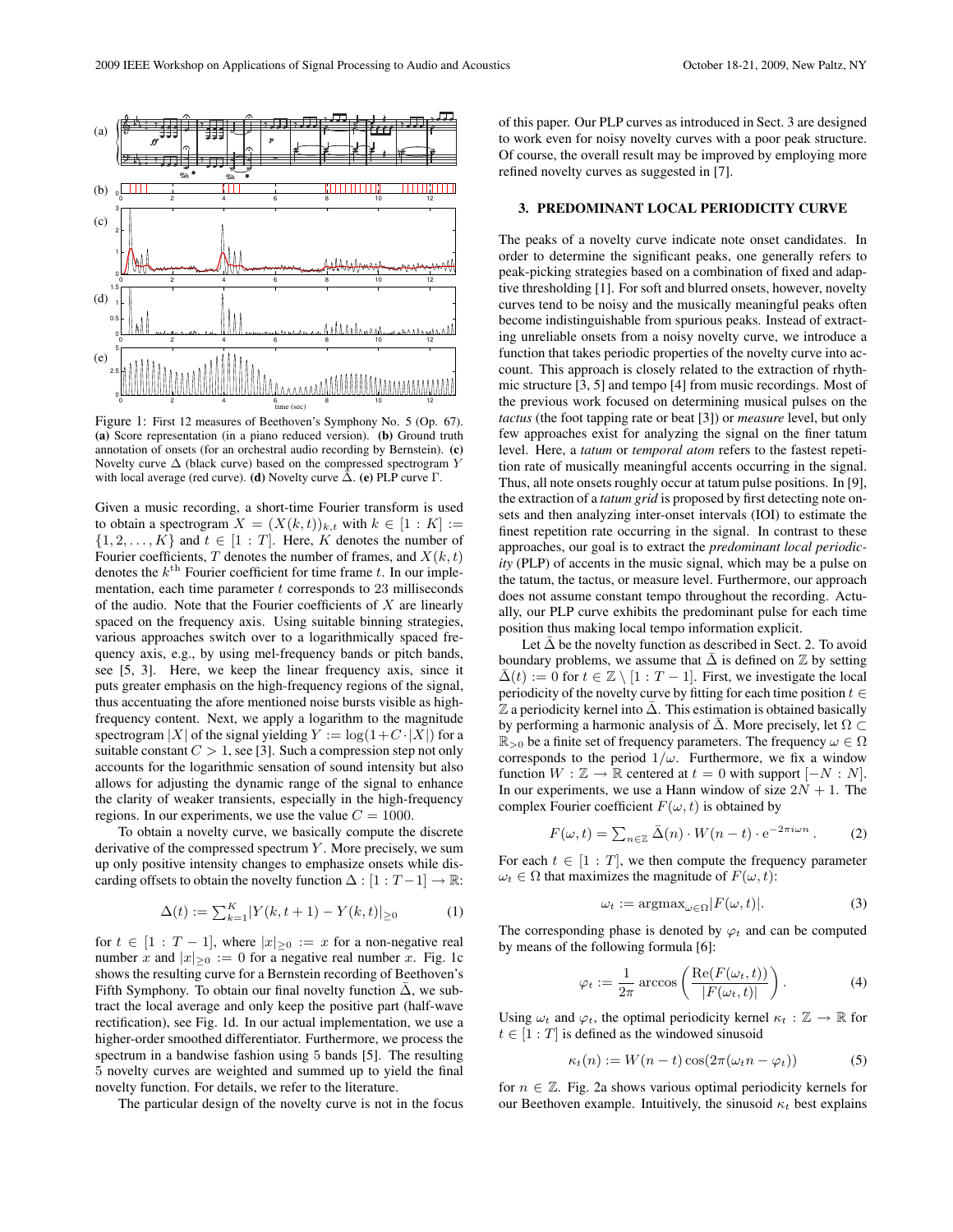

Figure 2: (a): Optimal periodicity kernels  $\kappa_t$  for various time parameters t using a kernel size of 2 seconds for two different parts of the novelty curve shown in Fig. 1d. **(b)** Accumulation of all kernels. From this, the PLP curve  $\Gamma$  (see Fig. 1e) is obtained by half-wave rectification.

the local periodic nature of the novelty curve at time position  $t$  with respect to the set  $\Omega$ . The period  $1/\omega_t$  corresponds to the predominant periodicity of the novelty curve and the phase information  $\varphi_t$ takes care of accurately aligning the maxima of  $\kappa_t$  and the peaks of the novelty curve.

The properties of the kernels  $\kappa_t$  depend not only on the quality of the novelty curve, but also on the window size  $2N + 1$  of W and the set of frequencies  $\Omega$ . Increasing the parameter N yields more robust estimates for  $\omega_t$  at the cost of temporal flexibility. In our experiments, we chose a window length of 4 to 8 seconds. In the following, this duration is referred to as *kernel size*. Furthermore, by restricting  $\Omega$  to certain frequency ranges one can influence the desired pulse level to be captured. We use the set  $\Omega = \{k/60 \mid k \in [30 : 600]\}$ , which covers the (integer) musical tempi between 30 and 600 beats per minute (BPM). Here, the upper bound of 600 BPM is motivated by the psychoacoustic fact that only events that show a temporal separation greater than 120 milliseconds (corresponding to 500 BPM) contribute to the perception of rhythm [10]. Thus, our concept covers the tatum grid as introduced in [9] in a perceptually meaningful pulse range.

The estimation of optimal periodicity kernels in regions with a strongly corrupted peak structure is still problematic. This particularly holds in the case of small kernel sizes. To make the periodicity estimation more robust, our idea is to accumulate these kernels over all time positions to form a single function instead of looking at the kernels in a one-by-one fashion. More precisely, we define a function  $\Gamma : [1 : T] \to \mathbb{R}_{\geq 0}$  as follows:

$$
\Gamma(n) = \sum_{t \in [1:T]} |\kappa_t(n)| \ge 0 \tag{6}
$$

for  $n \in [1 : T]$ , see Fig. 2b. The resulting function is referred to as *predominant local periodicity curve* or, for short, as *PLP curve*. As it turns out, such PLP curves are robust to outliers and reveal musically meaningful periodicity information even when starting with relatively poor onset information.

### **4. DISCUSSION AND EXPERIMENTS**

In this section, we discuss various properties of PLP curves based on representative examples and a more quantitative evaluation on



Figure 3: Excerpt of Shostakovich's 2nd Waltz from Jazz Suite No. 2. **(a)** Score representation of measures 25 to 36 (in a piano reduced version). **(b)** Annotated ground truth onsets (for an orchestral audio recording by Yablonsky). **(c)** Novelty curve  $\overline{\Delta}$ . **(d)** PLP curve  $\Gamma$ .

two different datasets in the context of onset detection.

We start with the PLP curve for our Beethoven example shown in Fig. 1e. This orchestral piece constitutes a great challenge. First, there are many significant local tempo changes (e. g., caused by fermatas). Second, besides very dominant note onsets in the fortissimo part at the beginning of the piece, there are also many soft and blurred note onsets in the piano part played by strings. Despite these properties, the maxima of  $\Gamma$  align well with musically relevant peaks of the novelty curve. While the detection of note onsets in the fortissimo section can be achieved with relatively simple energy-based methods, the PLP curve Γ also reveals periodically spaced peaks in the problematic noisy piano section. As it turns out, these periodically spaced peaks correspond exactly to the musically meaningful note onsets. In other words, by first estimating the Γ-encoded local rhythmic grid, one can then identify the weak onsets that lie on musically meaningful pulse positions. Furthermore, the amplitudes of the periodicity kernels have unity value and do not depend on the height of the peaks or the signal's energy. As a consequence, the PLP curve is invariant under changes in dynamics and the amplitude of  $\Gamma$  indicates the confidence in the periodicity estimation. Consistent kernel estimations produce constructive interferences in the accumulation resulting in high values of Γ. Contrary, outliers or inconsistencies in the kernel estimations cause destructive interferences in the accumulation resulting in lower values of Γ. In Fig. 1e, this effect is visible in the fermata sections, where no consistent onset information is available (the noisy peaks are caused by vibrato).

As second example, we consider the second Waltz from the Jazz Suite No. 2 by Shostakovich. Fig. 3a shows an excerpt (measures 25 to 36) of the piano reduced score. The audio recording is an orchestral version conducted by Yablonsky. Here, the first beats in the 3/4 Waltz are played by non-percussive instruments leading to relatively soft and blurred onsets, whereas the second and third beats are played by percussive instruments. This is also reflected by the novelty curve shown in Fig. 3c, where some of the peaks corresponding to the soft onsets are hardly visible. However, the beat period (tactus level) is perfectly disclosed by the PLP curve Γ, see Fig. 3d. Also the predominant eighth note tatum pulse in measures 29/30 and measures 33/34 is captured by Γ, which locally